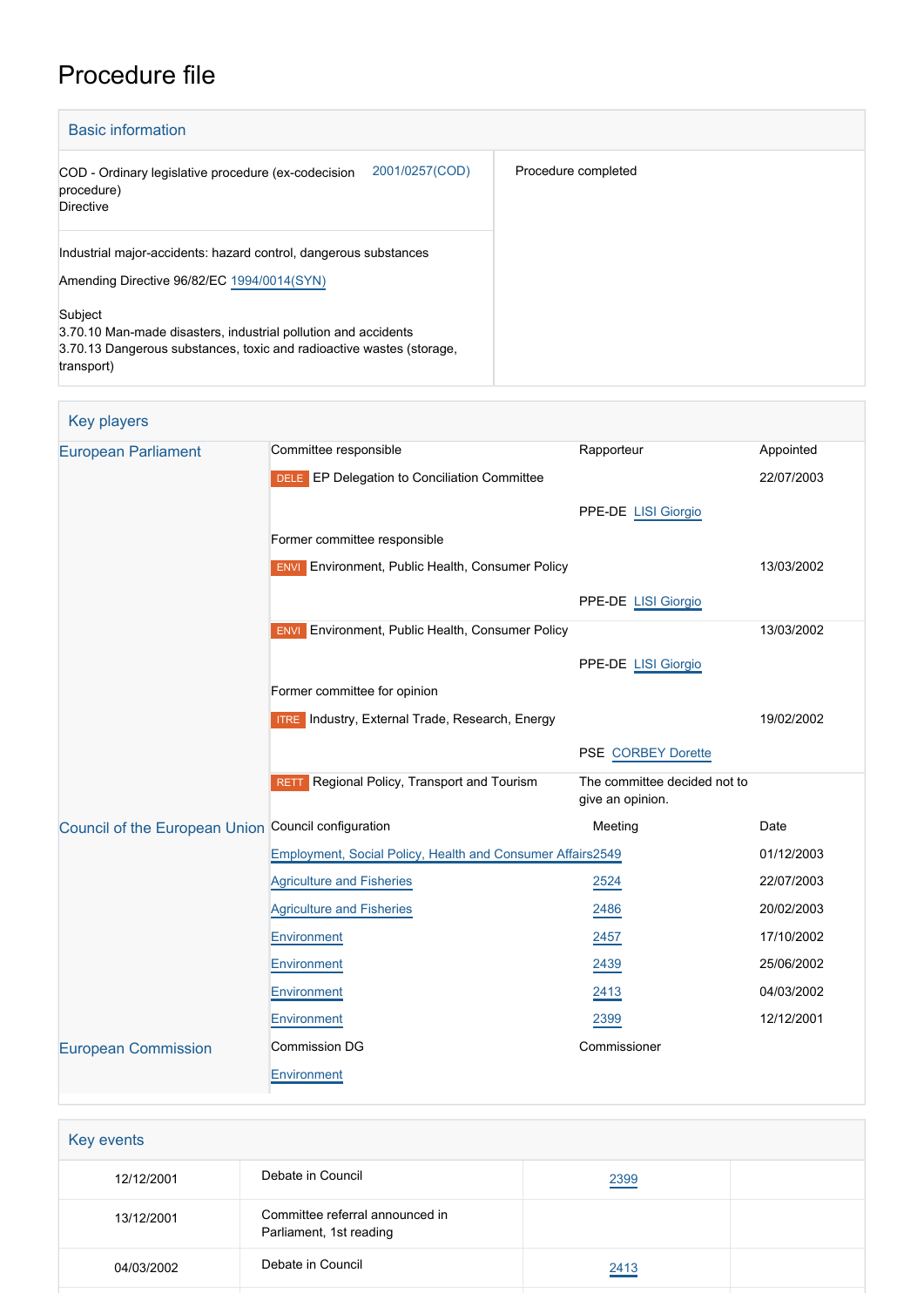| Vote in committee, 1st reading                             |              | Summary |
|------------------------------------------------------------|--------------|---------|
| Committee report tabled for plenary, 1st<br>reading        | A5-0243/2002 |         |
| Debate in Council                                          | 2439         | Summary |
| Debate in Parliament                                       | ł.           |         |
| Decision by Parliament, 1st reading                        | T5-0355/2002 | Summary |
| Committee referral announced in<br>Parliament, 2nd reading |              |         |
| Vote in committee, 2nd reading                             |              | Summary |
| Debate in Parliament                                       | ł.           |         |
| Decision by Parliament, 2nd reading                        | T5-0285/2003 | Summary |
| Parliament's amendments rejected by<br>Council             |              |         |
| Formal meeting of Conciliation<br>Committee                |              |         |
| Final decision by Conciliation Committee                   |              | Summary |
| Debate in Parliament                                       | T.           |         |
| Decision by Parliament, 3rd reading                        | T5-0498/2003 | Summary |
| Decision by Council, 3rd reading                           |              |         |
| Final act signed                                           |              |         |
| End of procedure in Parliament                             |              |         |
| Final act published in Official Journal                    |              |         |
|                                                            |              |         |

| <b>Technical information</b> |                                                                |
|------------------------------|----------------------------------------------------------------|
| Procedure reference          | 2001/0257(COD)                                                 |
| Procedure type               | COD - Ordinary legislative procedure (ex-codecision procedure) |
| Procedure subtype            | Legislation                                                    |
| Legislative instrument       | Directive                                                      |
|                              | Amending Directive 96/82/EC 1994/0014(SYN)                     |
| Legal basis                  | EC Treaty (after Amsterdam) EC 175                             |
| Stage reached in procedure   | Procedure completed                                            |
| Committee dossier            | CODE/5/20280                                                   |

| Documentation gateway                             |                                                 |            |            |         |
|---------------------------------------------------|-------------------------------------------------|------------|------------|---------|
| Legislative proposal                              | COM(2001)0624<br>OJ C 075 26.03.2002, p. 0357 E | 10/12/2001 | ЕC         | Summary |
| Economic and Social Committee:<br>opinion, report | CES0515/2002<br>OJ C 149 21.06.2002, p. 0013    | 24/04/2002 | <b>ESC</b> |         |
| Committee draft report                            | PE314.365                                       | 17/05/2002 | EP         |         |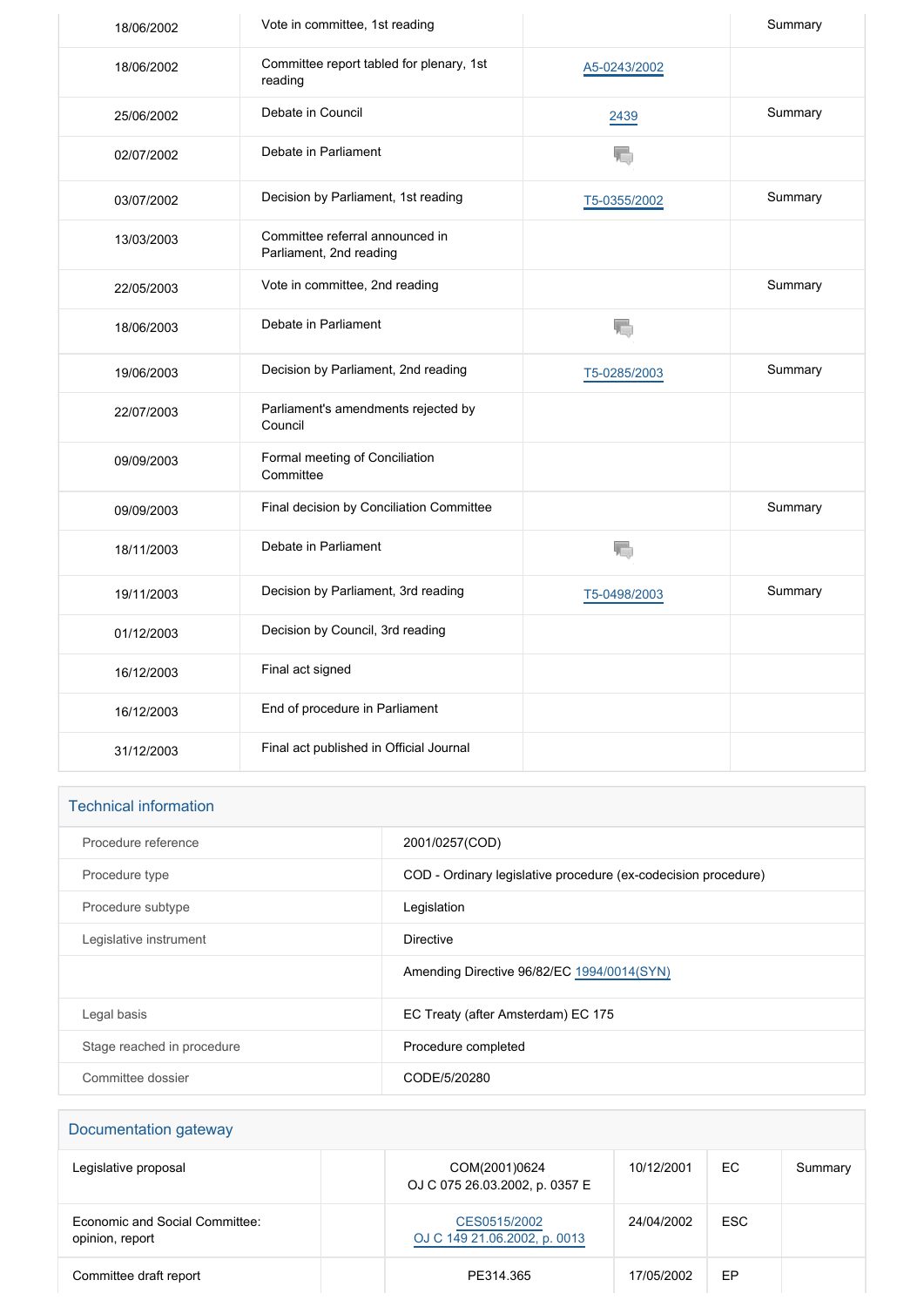| Committee opinion                                                                               | <b>ITRE</b> | PE316.232/DEF                                          | 29/05/2002 | EP            |         |
|-------------------------------------------------------------------------------------------------|-------------|--------------------------------------------------------|------------|---------------|---------|
| Committee report tabled for plenary, 1st<br>reading/single reading                              |             | A5-0243/2002                                           | 18/06/2002 | EP            |         |
| Text adopted by Parliament, 1st<br>reading/single reading                                       |             | T5-0355/2002<br>OJ C 271 12.11.2003, p.<br>0196-0315 E | 03/07/2002 | EP            | Summary |
| Modified legislative proposal                                                                   |             | COM(2002)0540<br>OJ C 020 28.01.2003, p. 0255 E        | 26/09/2002 | EC            | Summary |
| Council statement on its position                                                               |             | 05878/2003                                             | 05/02/2003 | <b>CSL</b>    |         |
| Council position                                                                                |             | 14054/1/2002<br>OJ C 102 29.04.2003, p.<br>0001-0015 E | 20/02/2003 | <b>CSL</b>    | Summary |
| Commission communication on Council's<br>position                                               |             | SEC(2003)0251                                          | 05/03/2003 | EC            | Summary |
| Committee draft report                                                                          |             | PE328.777                                              | 10/04/2003 | EP            |         |
| Committee recommendation tabled for<br>plenary, 2nd reading                                     |             | A5-0198/2003                                           | 22/05/2003 | EP            |         |
| Text adopted by Parliament, 2nd reading                                                         |             | T5-0285/2003                                           | 19/06/2003 | EP            | Summary |
| Commission opinion on Parliament's<br>position at 2nd reading                                   |             | COM(2003)0460                                          | 23/07/2003 | EC            | Summary |
| Report tabled for plenary by Parliament<br>delegation to Conciliation Committee,<br>3rd reading |             | A5-0365/2003                                           | 09/09/2003 | EP            |         |
| Joint text approved by Conciliation<br>Committee co-chairs                                      |             | 3665/2003                                              | 22/10/2003 | <b>CSL/EP</b> |         |
| Committee draft report                                                                          |             | PE287.629                                              | 04/11/2003 | EP            |         |
| Text adopted by Parliament, 3rd reading                                                         |             | T5-0498/2003<br>OJ C 087 07.04.2004, p.<br>0073-0149 E | 19/11/2003 | EP            | Summary |

| <b>Additional information</b> |                |
|-------------------------------|----------------|
| <b>European Commission</b>    | <b>EUR-Lex</b> |
|                               |                |
| <b>Final act</b>              |                |

 [Directive 2003/105](https://eur-lex.europa.eu/smartapi/cgi/sga_doc?smartapi!celexplus!prod!CELEXnumdoc&lg=EN&numdoc=32003L0105) [OJ L 345 31.12.2003, p. 0097-0105](https://eur-lex.europa.eu/legal-content/EN/TXT/?uri=OJ:L:2003:345:TOC) Summary

## Industrial major-accidents: hazard control, dangerous substances

PURPOSE: To amend and update Council Directive 96/82/EC on the control of major-accident hazards involving dangerous substances/ Seveso II. CONTENT: The so-called Seveso II Directive was agreed in 1996 in order to prevent major accidents involving dangerous substances, whilst at the same time limiting the consequences of such accidents on man and the environment. Essential to the proper functioning of the Seveso II Directive is the obligation for industrial operators to put into effect Safety Management Systems including a detailed risk assessment using possible accident scenarios. Recent, large-scale accidents involving dangerous substances suggest that a revision of the Directive is needed in order to broaden its provisions in line with current realities. The fireworks explosion in Enschede/the Netherlands and the industrial leaking of cyanide in Baia Mare/Romania combined with a similar accident in Aznalcollar/Spain in 1998 have alerted the Commission to certain short-comings in the Directive as it stands. Since Seveso II dealt mainly with chemical plants and storage facilities, both pyrotechnics/explosions and mining waste had previously been excluded from the scope of the 1996 Directive. In terms of the mining industry, the proposed revision would mean that certain activities of the extractive industries, including tailings disposal facilities, would fall under the breadth of the Directive. In substance the amendments would mean that operators who bring dangerous substances onto a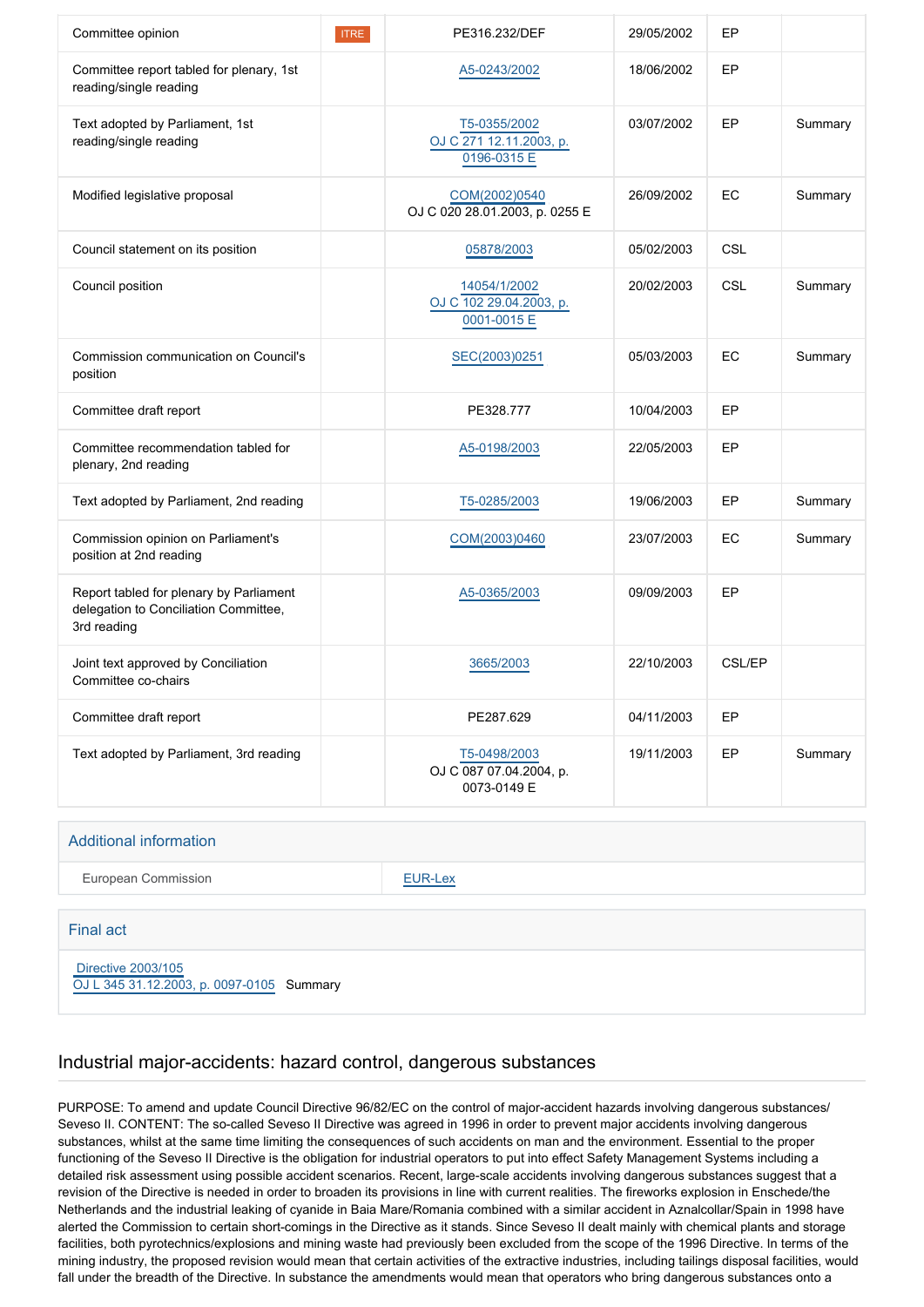mining or quarrying site in sufficient quantities will in the future come under the Directive's provisions. Industrial operators performing these activities will be obliged to put into effect Safety Management Systems, including a detailed risk assessment on the basis of possible accident scenarios. Concerning explosions and pyrotechnics, the proposal aims to offer an improved definition of both. Essentially, the proposed amendments seek to revise the definitions currently in Annex I Part 2 in order to reflect the hazards of different types of explosives. Importantly, the UN/ADR classification system of explosions and pyrotechnics will be introduced to the Seveso II Directive. In addition to amending Seveso II to take account of mining and pyrotechnic activities the proposal also seeks to offer amendments relating to carcinogens and substances dangerous for the environment. More carcinogenic substances will be included in the Directive whilst at the same time lowering the qualifying quantities for certain substances.?

## Industrial major-accidents: hazard control, dangerous substances

The committee unanimously adopted the report by Giorgio LISI (EPP-ED, I) amending the proposal under the codecision procedure (1st reading). Whilst it welcomed the Commission's efforts to tighten up the Seveso II directive in response to subsequent major industrial accidents in Romania, the Netherlands, Spain and France, the committee felt that they did not go far enough and accordingly tabled a large number of amendments. It called for the directive's provisions on land-use planning to include guidelines for the harmonised assessment of the dangers presented by hazardous substances present at industrial plants in or near "sensitive areas". The Commission was urged, moreover, to develop a scheme of incentives and/or funding, in the context of regional policy, for the relocation of establishments which did not provide for the appropriate safety distance. The committee also wanted clearer definitions of and new thresholds for ammonium nitrate, the chemical that caused the explosion at the plant in Toulouse (France). While supporting the Commission's proposal to include mining operations in the scope of the legislation, it wanted to broaden the definition of them to ensure that plants such as Aznalcóllar in Spain, where there was a damburst in 1998, were not excluded. Pointing out that the AZF plant in Toulouse was covered by the current Seveso II directive but that its owners failed to comply with it, MEPs called for plants to be closed if the rules were broken. Other amendments were aimed at tightening up the provisions on safety reports, hazard studies and emergency plans. A number of amendments also sought to ensure that more information was made available to the public, in particular local populations. Lastly, the committee pointed to the large number of sub-contractors on the Toulouse site at the time of the accident and called for compulsory accident prevention and emergency training for employees, including sub-contracted workers.?

## Industrial major-accidents: hazard control, dangerous substances

Pending receipt of the European Parliament's Opinion, the Council established a general approach on the amendment of Council Directive 96/82/EC (the "Seveso II" Directive) on the control of major-accident hazards involving dangerous substances. The Permanent Representatives Committee was instructed to examine the European Parliament's Opinion as soon as it was available so that the Council could adopt a common position. The text approved by the Council, which is based on a Presidency compromise, follows a request from the French delegation for the proposal to be expanded to include provisions concerning ammonium nitrate, which was involved in the accident in Toulouse on 21 September 2001, when an explosion of products containing ammonium nitrate at the AZF chemical plant left thirty people dead and 2 400 injured. Under Article 176 of the Treaty, the Member States' own legislation may set more stringent thresholds than those specified in the Directive. The draft also seeks to extend the scope of Council Directive 96/82/EC in the wake of accidents at a firework manufacturer's premises in Enschede (Netherlands) and a mine in Baie Mare (Romania) and in the light of studies on carcinogens and environmentally dangerous substances carried out by the Commission at the request of the Council. It provides for an obligation on industrial operators to put into effect Safety Management Systems, including a detailed risk assessment using possible accident scenarios.?

## Industrial major-accidents: hazard control, dangerous substances

The European Parliament adopted a resolution drafted by Giorgio LISI (EPP-ED, Italy) on the control of major accident hazards involving dangerous substances. (Please refer to the summary dated 18/06/02.) Parliament expanded the list of areas that should, in the long term, be separated from dangerous establishments by buffer zones to include building, transport routes, industrial establishments and recreational areas. It also wanted the thresholds for ammonium nitrate lowered to 10 tonnes/50 tonnes, to include the category of this fertiliser which caused the accident at Toulouse. In addition, Parliament voted to include another fertiliser, potassium nitrate, whilst ensuring that farmers are not penalised for using it in the harmless form commonly used in agriculture. Parliament's amendments indicate that the scope of the directive should be broadened to include not only mining operations, but also mechanical operations, as well as chemical and thermal plants. Members went on to state that, in the light of the accident at Toulouse, it is vital to make the provisions applying to operators more stringent with regard to their general obligations, the relevance of safety reports, internal and external emergency plans and the information provided to the public. This is needed in order to reduce the risk of accidents at source and limit strategic errors in risk perception and trivialisation of risks. Member States must require the operator of a plant to draw up a document setting out his major-accident prevention policy evidencing his compliance with his obligations. The policy must be designed to guarantee a high level of protection for man and the environment by appropriate mans, structures and management systems. Operators must also take the necessary measures to prevent domino effects occurring in the event of a major accident. The public will be informed of possible dangers and risks of domino effects through the local press, by post and on the official website of the regional authority concerned. There are certain minimum requirements for the contents of safety reports.?

## Industrial major-accidents: hazard control, dangerous substances

The European Commission accepts, fully or in part or in principle 24 amendments adopted by the European Parliament. 1) The Commission's position with regard to the amendments of the European Parliament is as follows: amendments accepted fully by the Commission: - propose recitals relating to the Toulouse accident, introducing the modifications of the entries for ammonium nitrate while pointing out that sites of end-users of ammonium nitrate should not be covered by the Directive; - creates a link with Council decision 2001/792/EC establishing a Community mechanism to facilitate reinforced co-operation in civil protection Council Directive 82/501/EEC of 24 June 1982 on the major-accident hazards of certain industrial activities, assistance interventions, by requiring Member States to take account of the decision in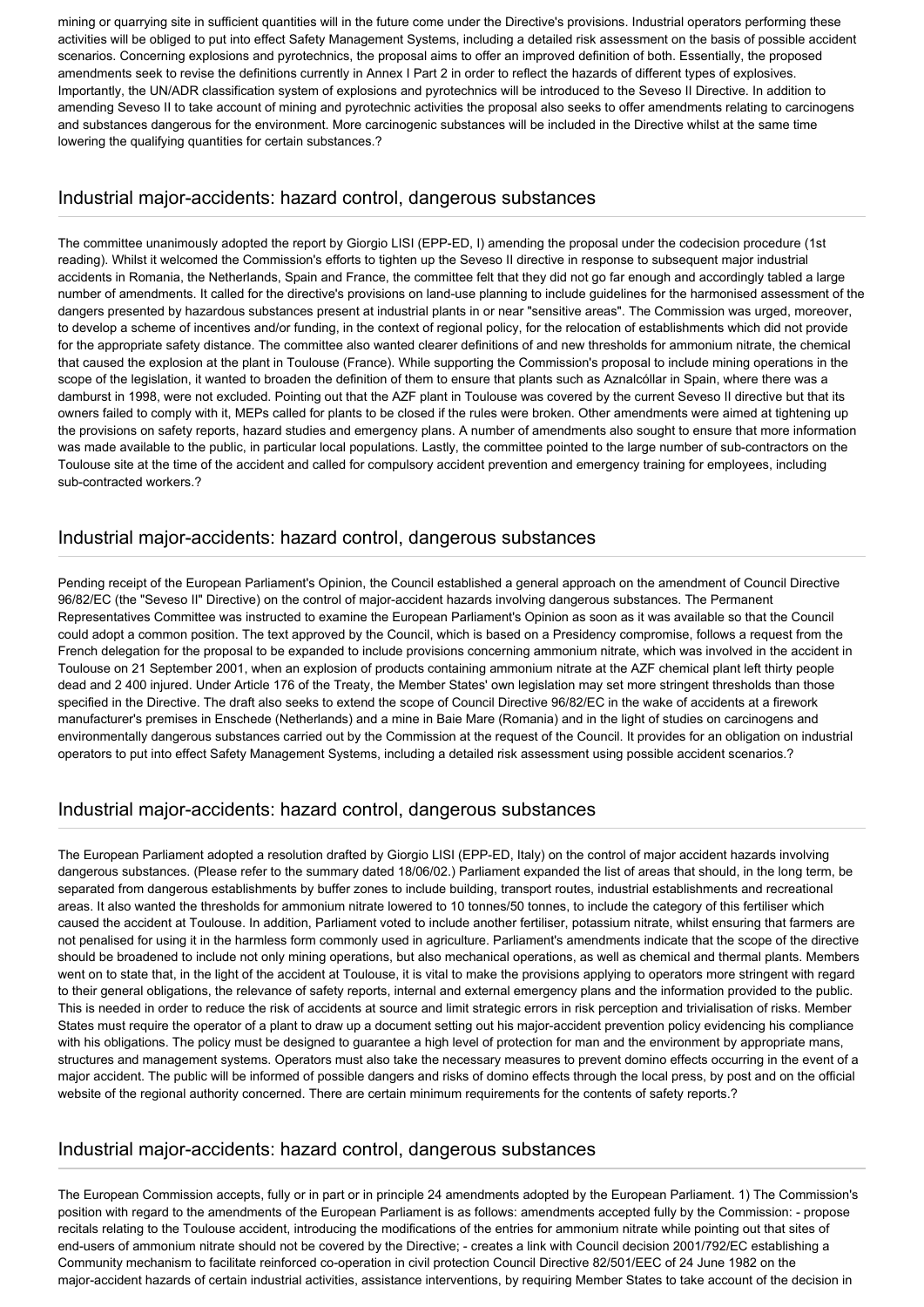external emergency plans; - aims at obliging the Member States to provide the Commission with basic information on establishments covered by the Directive (name, address, activity); - proposes the creation of 4 new entries for ammonium nitrate including their qualifying quantities; propose the creation of 2 new entries for potassium nitrate including their definitions and qualifying quantities; - rephrases a part of the section on organisation and personnel in Annex III, which defines the information to be included in the safety management system, emphasising the involvement of subcontractors. 2) As regards the amendments accepted in part or in principle by the Commission, these: - relate to the coverage of tailings from mining activities and specify that only operational tailings facilities are to be covered, which the Commission accepts in principle, while proposing to replace the term "operational" by "active"; - proposes to create an additional paragraph in Article 4, moving the exclusion of offshore exploration and exploitation of minerals; - address the issue of establishments that come subsequently under the scope of the Seveso II Directive. These amendments aim at providing reasonable time limits for the submission of notifications and safety reports, and the establishment of the major accident prevention policy and the internal and external emergency plans; - proposes that the safety report indicate all persons and organisations involved in drawing it up, as well as describing the methods used; - propose to reinforce the provisions of Article 11 for consultation in the preparation and review of emergency plans; - specifies that information on safety measures and on the requisite behaviour in the event of an accident should be supplied to persons liable to be affected by major accidents "regularly and in the most appropriate form" and extends the scope of this obligation to "all establishments serving the public (schools, hospitals, etc.); - proposes to modify Article 12 (Land-use planning) by extending the list of developments which should, in the long term, be separated from Seveso II establishments, to include buildings of public use, transport routes, industrial establishments, and recreational areas; - would oblige the Commission to draw up guidelines to be used for assessing the compatibility between existing establishments covered by the Directive and sensitive areas and to develop a methodology for establishing appropriate minimum safety distances; - proposes definitions for the four new entries on ammonium nitrate; - concerns the obligation to supply information to those liable to be affected by the consequences of an accident. 3) The Commission rejected the amendments which aim to: - propose recitals which refer to matters arising from the Toulouse accident (The Commission is of the opinion that the recitals proposed are not appropriate in Community legislation); - proposes to broaden the scope of the mining activities to be covered by the Directive by including mechanical and physical processing of minerals; - proposes to require the operator to include information on training measures in the notification; - proposes to require operators to inform the competent authority in the event of a modification of an installation, establishment or storage area; - proposes to require the operator to evidence compliance with his obligations in the document setting out the major accident prevention policy (MAPP); - proposes to add into Article 8 (Domino effect) a link to Article 12 on land-use planning; - proposes to require explicitly that the public be informed of the possible dangers and risks of domino effects through the local press, by mail and via the Internet website of the regional authority concerned; - proposes to make the review of the safety report compulsory in the event of changes in work organisation with an impact on the safety of an installation; - proposes to impose an obligation on Member States to draw together different methods used for drawing up safety reports into a single European method; - propose to modify an Article so that the operators of all establishments are obliged to inform the competent authority of any modifications before making them; proposes to oblige Member States, in the case of an accident, to inform the monitoring and information centre established according to Council decision 2001/792/EC and to co-operate with this centre; - proposes to amend Article 12 on Land-use Planning to include controls on technical measures put in place to reduce hazard areas; - would oblige the Commission to develop a scheme of incentives and / or funding for the relocation of establishments; - aim at reinforcing the right of the public to have access to safety reports and emergency plans by, among other points, requiring that these should appear in newspapers and on the Internet, be forwarded to local advisory bodies, and be posted in establishments open to large numbers of people; - proposes a new article on the Training of staff of establishments and of external enterprises", establishing obligations to provide staff with regular training and to provide competent authorities with a report on training every two years; - proposes an obligation for Member States to suspend activities where the operator has not provided information on changes/modifications and on training; - aims at restricting "commercial or industrial secrecy" exclusively to processes, and not to information concerning the storage of dangerous substances.?

### Industrial major-accidents: hazard control, dangerous substances

As this proposal was never intended as a full-scale revision of the Seveso II Directive, but rather as a quick response to two, now amended to include a third, very specific accidents and some studies the Commission had undertaken on certain carcinogens and substances dangerous for the environment. The Council was therefore very keen to try to work towards a first reading agreement with the EP, with a view to having this legislation implemented as soon as possible to prevent future accidents or damage of this nature. Against this background and given the large number of amendments tabled at first reading to the Articles of Directive 96/82/EC which were not covered by the proposal, the Council has not been able to accept all of the EP amendments. The Council suggests that it would be advantageous to await the Commission's extensive review of the operation of the Directive which would give rise to a full revision of the terms of Directive before making further amendments to Directive 96/82/EC. The Council does not see merit in using this proposal as a vehicle to review the whole Directive without the proper studies having been undertaken and therefore hopes for close and constructive cooperation with the EP, with a view to reaching a quick second reading agreement. In its plenary vote on 3 July 2002, the EP adopted 47 amendment to the proposal (of which 8 related to the original Commission proposal). 21 of these have been incorporated either verbatim, in part or in spirit, into the Council's common position. The main issues are: - exemption of mining operations from this Directive. The Commission's amendment proposes that any chemical and thermal processing operations, plus storage related to it, which involves Annex I substances would not be exempt from the Directive, even if carried out in connection with mining. Tailings disposal facilities used in connection with such processing operations are also now covered by the Directive, however, offshore exploration and exploitation of minerals is not covered; - the Council introduced time limits providing a period of time for establishments falling under the scope of the Directive due to this amendment to comply with all the requirements of the Directive; - in relation to Part 2 of Annex I to the Directive the Commission's proposal for the alteration to the classification system for explosives was amended slightly to take account of other classification systems; - amendments to take account of the Toulouse accident were agreed, these create four classes of ammonium nitrate each having different thresholds and requirements, according to the danger involved in their storage; following receipt of the EP's first reading many amendments relating to provision of information were also incorporated into the common position.?

### Industrial major-accidents: hazard control, dangerous substances

The Commission notes that the Council agrees with the Commission that it is premature to opt for a more substantial review of Seveso II at this stage. The present Directive has only been applicable for three years. This is too short a period to get sufficient feedback from industrial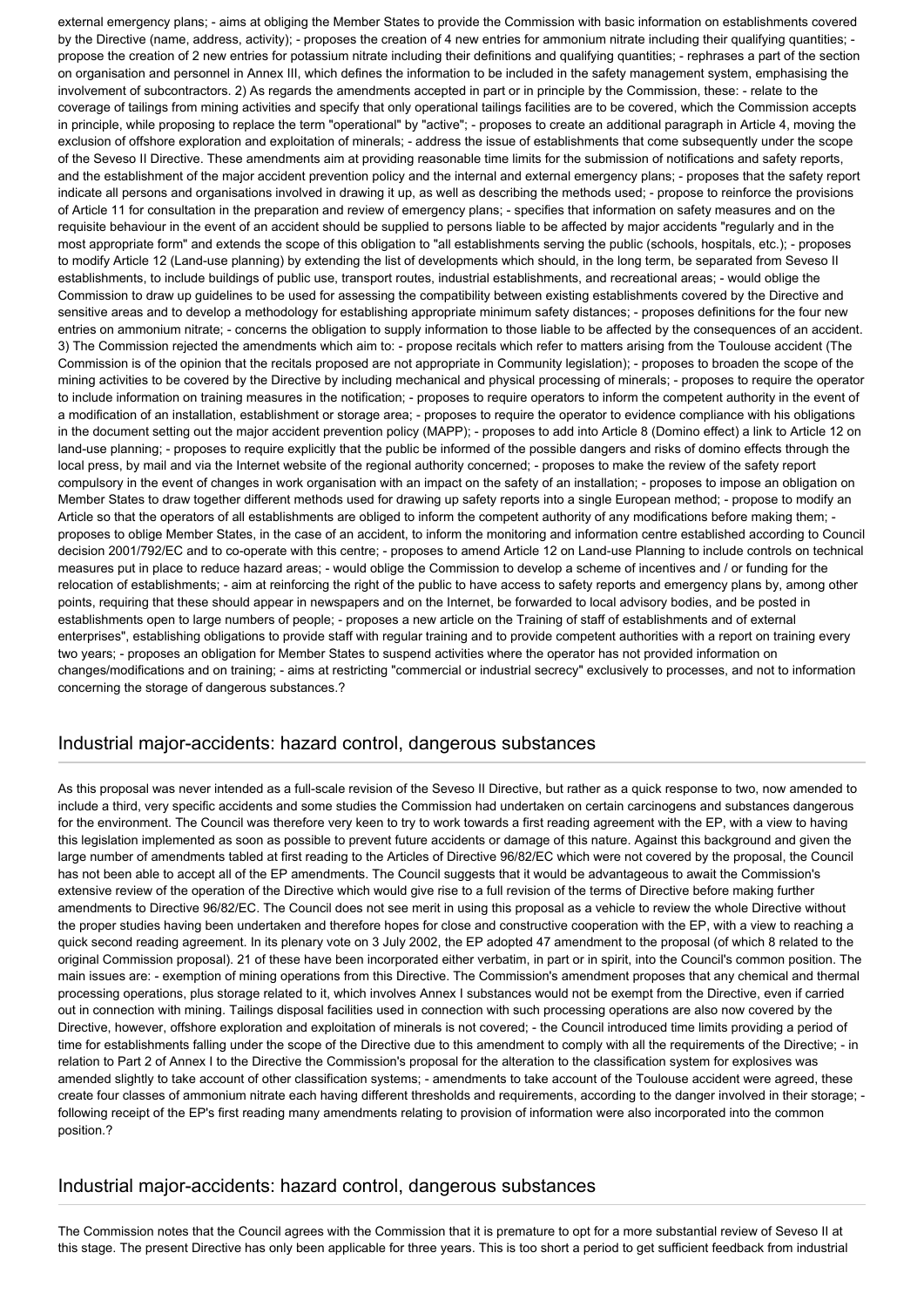operators or Member States with regard to any problems encountered in the application of the Directive. Without such feedback a broader revision, as requested by the European Parliament, cannot be justified at this stage. The Commission considers that the Common Position does not alter the approach and aims of the Proposal and can thus support the common position.?

## Industrial major-accidents: hazard control, dangerous substances

The committee adopted the report by Giorgio LISI (EPP-ED, I) modifying the Council's common position under the 2nd reading of the codecision procedure. It reinstated, sometimes in modified form, a number of amendments adopted by Parliament at 1st reading. These were as follows: - on training, MEPs again emphasised that all employees, including the staff of sub-contracting firms, should be given accident prevention and emergency training; - all types of preparation entailing the use of dangerous substances should be included in the directive, and chemical and thermal processing operations should not therefore be excluded; - two new entries should be created for potassium nitrate, including their definitions and qualifying quantities; - the Commission and the Member States should develop guidelines, within three years of the adoption of the directive, for setting up a harmonised technical database of risk data and risk scenarios to be used for assessing compatibility between existing establishments covered by this directive and certain sensitive areas. Guidelines should also be laid down on minimum safety distances between these two types of area; - the Commission should develop a scheme of incentives and/or funding for the relocation of establishments which do not provide for the appropriate safety distance; - to improve information to the public, maps should be compiled showing areas which might be affected by major accidents; - operators should be required to inform the competent authority of any substantial modification of an installation, an establishment or a storage area; - Member States should ensure that the different methods used for drawing up safety reports are harmonised.?

### Industrial major-accidents: hazard control, dangerous substances

The European Parliament adopted the report drafted by Giorgio LISI (EPP-ED, Italy) and amended the common position. (Please refer to the document dated 22/05/03).?

### Industrial major-accidents: hazard control, dangerous substances

On 19 June 2003, the European Parliament adopted 11 amendments. The Commission can accept 4 amendments. With regard to the amendments accepted by the Commission, these - seek to reinforce the necessity for training for emergencies by introducing an explicit reference to training in the section on emergency planning within the description of the elements of a safety management system in Annex III of the Directive; - propose to add to the items to be communicated to the public a map showing areas that might be affected by the consequences of major accidents. The text proposed by Parliament is identical with the text adopted by the Commission in its Amended Proposal; - propose the creation of 2 new entries for potassium nitrate including their definitions and qualifying quantities. As regards the amendments rejected by the Commission, these concern: - broadening the scope of the mining activities to be covered by the Seveso II Directive by deleting the words "chemical and thermal", thus including mechanical and physical processing of minerals. The Commission continues to be of the opinion that the Seveso II Directive should only apply where dangerous substances are brought onto site and stored there, or where chemical and thermal processing take place; - establishing a requirement for operators to inform the competent authority in the event of a modification of an installation, establishment or storage area; - imposing an obligation on Member States to ensure that different methods used for drawing up safety reports are harmonised; - obliging the Commission to draw up guidelines to be used for assessing the compatibility between existing establishments covered by the Directive and sensitive areas; - obliging the Commission to develop a "scheme of incentives and / or funding for the relocation of establishments". However, on the grounds of subsidiarity considerations, the Commission continues to believe that such a task falls to the Member States. The Commission will monitor compatibility of any such scheme with European competition law; - proposing references to Directive 2000/60/EC (Water Framework Directive) and Directive 91/689/EEC on hazardous waste.?

#### Industrial major-accidents: hazard control, dangerous substances

The Conciliation Committee reached agreement on amending the Seveso II directive: - Mining activities: the Directive will be extended to include operational tailings disposal facilities containing dangerous substances, when used in connection with the chemical and thermal as well as mechanical and physical processing of minerals; - Potassium nitrate: the Council accepted Parliament's amendments and the Directive will therefore cover major potassium nitrate processing plants in accordance with the agreed thresholds; - Training of staff: training for initial emergency measures in the event of accidents will be given not only to all staff working in a potentially dangerous establishment but also to relevant sub-contracted staff; - Database for land-use planning: within three years of the entry into force of the Directive, the Commission will draw up guidelines for a technical database; - Maps showing risk areas: maps, images or, as appropriate, equivalent descriptions will be included in the safety reports. These reports must be provided by operators of dangerous plants and must be accessible to the public.?

### Industrial major-accidents: hazard control, dangerous substances

The European Parliament adopted a resolution approving the joint text agreed by the Conciliation Committee. (Please see the summary of 09/09/03.)?

### Industrial major-accidents: hazard control, dangerous substances